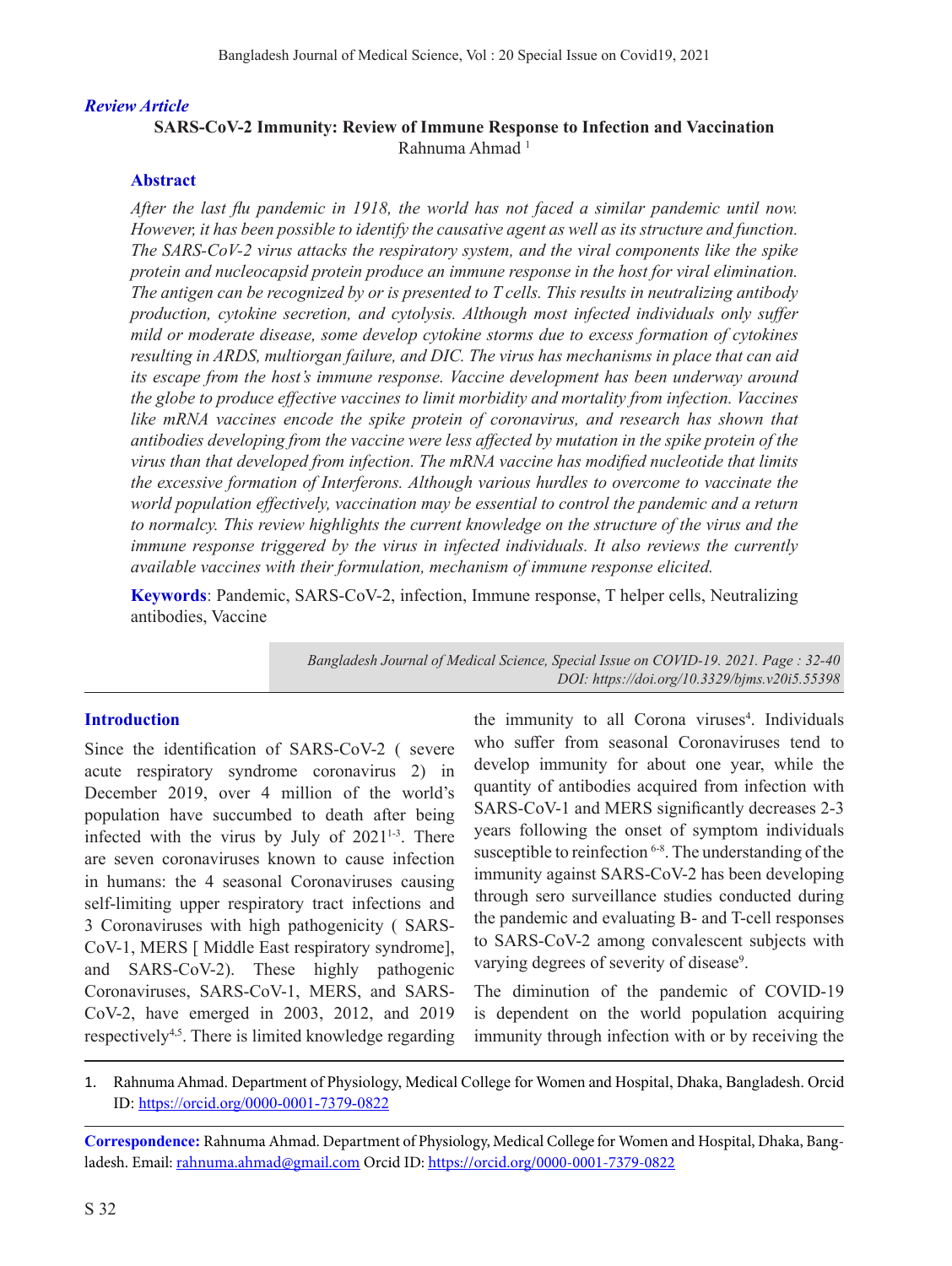vaccination against this virus. However, it has been observed that human beings are susceptible to repeated infection with 'common cold' coronaviruses<sup>10</sup>. One of the reasons for such reinfection is that these coronaviruses tend to alter their structure to escape the immunity given by antibodies developed from previous infection <sup>11</sup>. Similarly, SARS-CoV-2 has been evolving and generating new lineages with decreased neutralization by antibodies produced from prior infection and vaccination $12-16$ . Although the human immune system offers considerable protection against infection and severe forms of the disease caused by the new variants $17,18$ , viral evolution will eventually overcome this protection of immunity against reinfection<sup>19</sup>.

Effective vaccines may be the answer to controlling the pandemic. Initiatives have therefore been underway for the rapid development of vaccines. The licensed vaccines at present for SARS-CoV-2 have been based on the SARS-CoV-1 and MERS experience. However, the developed vaccines for SARS-CoV-1 and MERS did not progress further than phase 1 of clinical trials<sup>20</sup>. At present, there are more than 270 COVID-19 vaccine development in progress that includes more than 90 in clinical trial21-23 and include Nucleic acid vaccines (RNA and DNA)  $24-27$ , whole-cell inactivated virus<sup>28,29</sup>, human and simian replication-deficient and replicationcompetent adenoviral-vectored vaccines<sup>30,31</sup> and whole-cell inactivated vaccines CoronaVac (Sinovac Biotech), WIBP-CorV (Sinopharm). The vaccine candidates include Westpac Biopharma, OSE Therapeutics, Jiangsu Rec-Biotechnology/IQVIA, Sanofi/GSK, ReiThera/Leukocare, Scientific and Technological Research Council of Turkey, Moderna, Pfizer/BioNTech, AstraZeneca, Janssen Vaccines, Gamaleya Research Institute, Sinovac, Sinopharm, Anhui Zhifei Longcom Biopharmaceutical and Dynavax<sup>32</sup>.

Some of the drawbacks of the approved vaccines include challenges of logistics, slow roll-out, cold chain, and ultracold chain needed for mRNA-based vaccines. This need for ultra-cold chain impedes rolling out these mRNA vaccines in middle and low-income countries<sup>33</sup>. Also, the continuing viral evolution results in mutations that lower immunity induced through vaccination<sup>34</sup>. As observed in other pathogens, escape mutant development may accelerate in the population due to vaccine-induced immune selection 35,36.

### **Methods**

For this review, a literature search was performed using PubMed, Google search engine, Google scholar. Reference lists in the relevant articles were hand-searched to find more articles related to the topic. Keywords used to search related articles were ' SARS-CoV-2', 'COVID-19', ' Pandemic,' 'Immune Response,' 'Vaccination,' 'Vaccine.'

## **Structure of SARS-CoV-2 Virus**

The Coronavirus has been named such because of the spikes that project from the virus's envelope, which gives it a crown-like shape. The envelope has a lipid bilayer which is derived from the host's cell membrane and also has 4 structural proteins that include spike (S), nucleoprotein (N), envelope (E), and membrane (M) (Figure 1). The virus recognizes the angiotensin-converting enzyme 2 to attach to cells, particularly the respiratory epithelial cells of the host 37,38.



**Figure 1**: Structure of SARS-CoV-2 virus.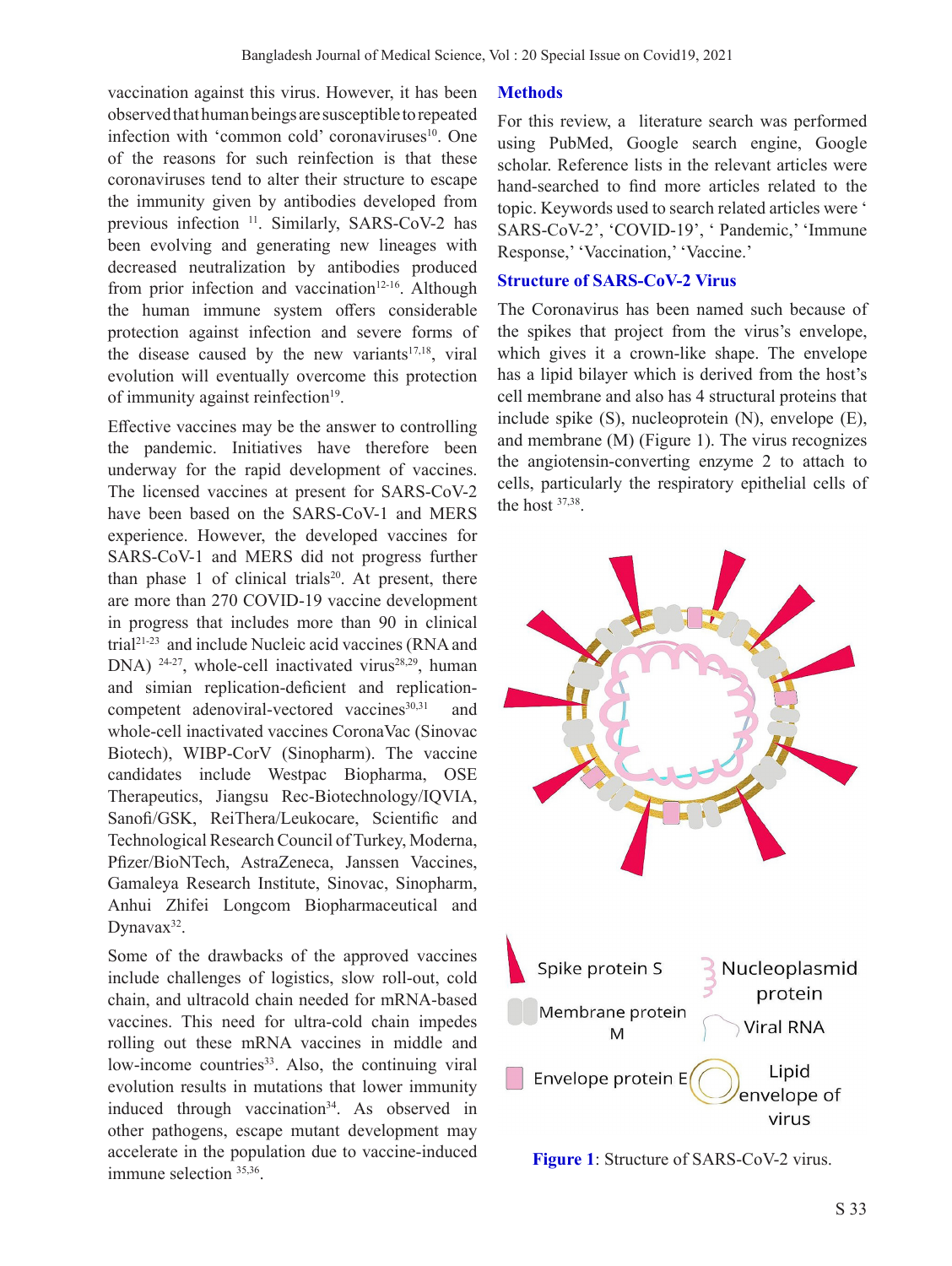### **Immune response when infected with SARS-CoV-2**

Both humoral and cellular immunity appears to be involved in the immune response to recover from SARS-CoV-2 infection ( Figure  $2)^{39-41}$ . Antibodies having broad function have been detected at an early stage of infection in subjects hospitalized with COVID-19. These antibodies are aimed at the spike  $(S)$ protein of SARS-CoV-2 and have shown a correlation with the survival of the patients<sup>42</sup>. Most of the individuals develop S-protein-targeted neutralizing antibodies (Nabs) following infection. The extent of Nab response has been correlated with viral load and age as the response is higher in individuals with more severe disease and older adult subjects compared to younger adult subjects<sup>43-46</sup>. It has been observed, in studies carried out on the rhesus macaque model, that the Nabs show the strongest correlation with protection<sup>26,47</sup>. Thus vaccines produced for SARS-CoV-2 must be able to cause Nab response<sup>48</sup>. Non-Nabs can also perform a protective function, including antibody-dependent natural killer cell activation, antibody-dependent cellular cytotoxicity, and antibody-dependent phagocytosis $26,42,49$ . On the other hand, antibodies that promote inflammation may be responsible for cytokine storms leading to severe forms of the disease<sup>50,51</sup>. Even though most individuals suffering from COVID-19 having mild and moderate disease recover within one week, some suffer severe pneumonia following cytokine storm in

the second week. They develop Acute Respiratory Distress Syndrome, disseminated intravascular coagulation, and multiorgan failure within the 3rd week. The cytokine storm is caused by the activation of white blood cells in large quantities, including B cells, T cells, NK cells, macrophage, dendritic cells with the release of the high amount of inflammatory cytokines like IFN . IL 1β, IL 6, IL 12, IL17  $52-54$ .

Mucosal immunity is perhaps the critical factor in the prevention of infection with SARS-CoV-2. However, there is little available information regarding the response of mucosal antibody in COVID-19 48 IgA specific to SARS-CoV-2 has been found in saliva and nasal washes of subjects in convalescence that may lower spread of infection from person to person by antibodies' Fc dependent effector function and neutralization 55.T lymphocytes take part in the host response to this infection by killing cells that are infected, giving support for B cell functioning and antibody response and lowering vaccine-induced enhanced disease risk 56,57. A more vigorous clonal expansion of CD8+ T cells in blood and lungs has been noted in the milder form of the disease and recovery58,59. In recovered patients, virus-specific CD4+ and CD8+ T cells, including memory CD8+ T cells, have been found48, <sup>60</sup>. However, their significance in protecting against reinfection remains unresolved 60-63.T helper 1 cells that produce interferon- are found in acute infection and a less severe form of the disease 41,64. It has been observed that individuals



**Figure 2**: Immune response to SARS-CoV-2 infection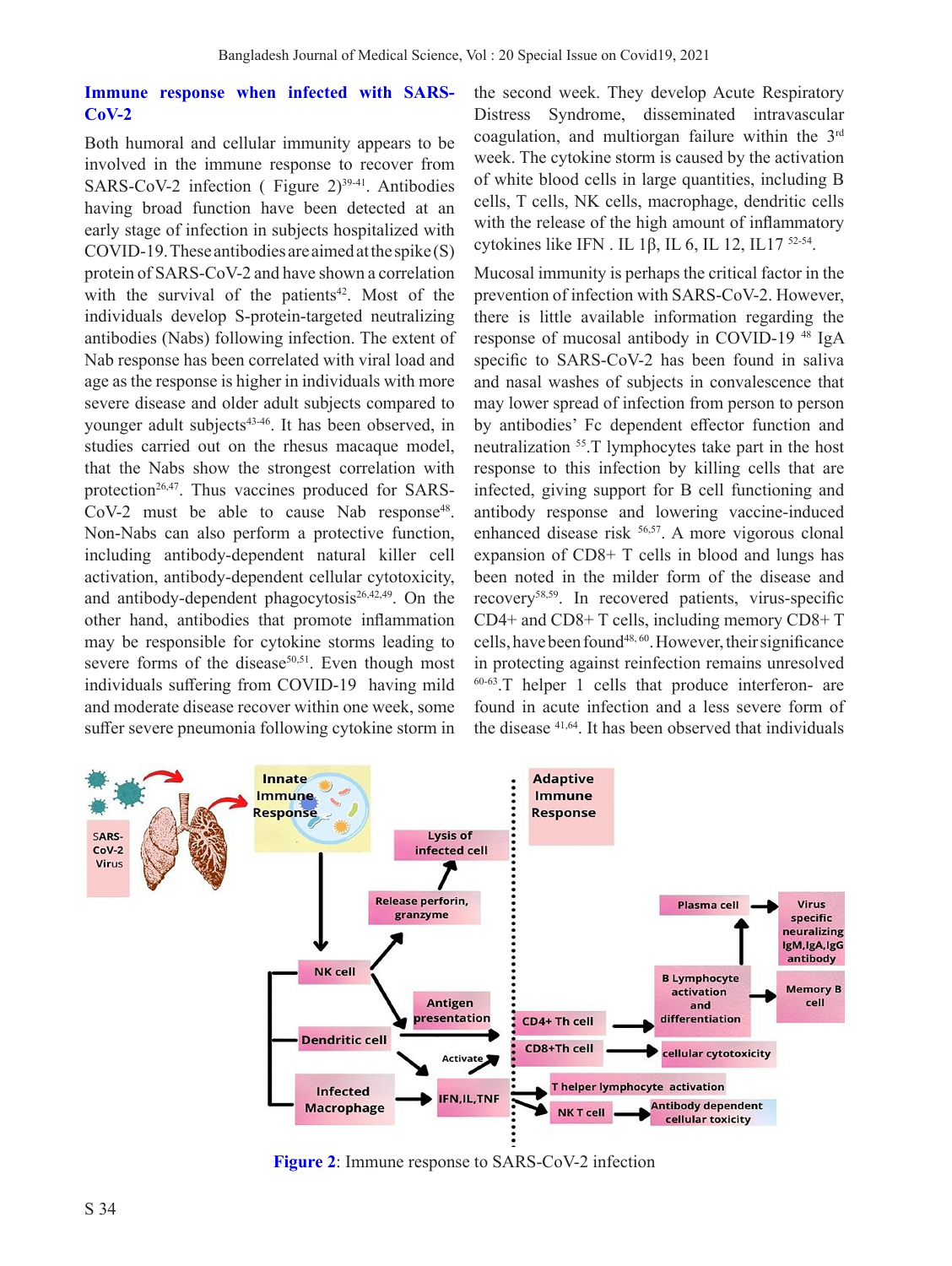who have interferon- secreting T helper cells against nuclear proteins, membrane proteins, and S protein of SARS-CoV-2 are better protected from COVID-19 infection<sup>65</sup>. The vaccines for COVID-19 intend to induce responses similar to  $T$  helper cell phenotype<sup>48</sup>. The more efficient response of T follicular cells helps to increase the number of plasmablasts and increase antibody 66. Human and animal studies have noted that a strong cytotoxic CD8+ T cell and T helper cell 1 biased CD4+ effector response would provide protection against COVID-19 <sup>67</sup>. SARS-CoV-2, similar to other respiratory RNA viruses, can adopt multiple mechanisms to evade the innate immune response 67,68. The various mechanisms include type I interferon response inhibition 69-71 at different points, including impairment of viral RNA recognition 72,73 reduction of nuclear translocation of transcription factors of inflammation like IRF3, STAT1, and IRF7 72,74 and STAT1 and STAT2 phosphorylation suppression $75,76$ . Even though several components of innate immunity are significant for protection against COVID-19, type I and type III interferons are centrally relevant 77,78.

# **Vaccines Formulation and Mechanism of Immune Activation**

The vaccines that Moderna and Pfizer have developed apply mRNA technology and lipid nanoparticle system of delivery; AstraZeneca, Johnson, and Johnson, Sputnik V uses recombinant technology in which DNA is transferred into nonreplicating adenovirus vector 79-82. Since the SARS-CoV-2 spike protein S is the primary target for the neutralizing antibodies formed from natural infection and the monoclonal antibodies, both the adenovirus and mRNA vaccines encode this spike protein. The efficacy of Moderna (mRNA-1273) and Pfizer/ BioNTech mRNA vaccines for protection against COVID-19 have been noted to be 90-95% 79,80; the adenovirus vaccine and Sputnik V displayed an efficacy of about 70% and 91%, respectively $81,82$ . When measured in blood 2 to 4 weeks after inoculation, both types of vaccine were observed to produce significant titers of neutralizing antibody and virus-specific T cell response $83,84$ . A vaccine needs pathogen-specific immunogen and adjuvant for immune response, in which the adjuvant stimulates the innate immune system and gives secondary signal activation of T cells that is part of adaptive immune response<sup>85</sup>. The mRNA present in mRNA vaccines acts as an immunogen ( encode a viral protein) and adjuvant, as RNA has immune-stimulatory

properties. Once the single-stranded and doublestranded RNA enters the cell, they are recognized by the cytosolic and endosomal innate sensors that form a crucial component of the innate immune response. TLR3 and TLR7 ( endosomal Toll-like receptors) bind to single-stranded RNA and inflammasome components in cytosols like RIG-1, NOD2, MDA5, and PKR bind to both single-stranded and doublestranded RNA, leading to cellular activation and formation of inflammatory mediators and type 1 interferon<sup>86,87</sup>. The vitro transcribed single-stranded mRNA of the current vaccines contain modified nucleotide, which decreases TLR and immune sensor binding and thus reduces the excessive formation of type 1 interferon and inhibiting cellular translation  $86$ . The mRNA is delivered to lymphatics, and protein translation occurs in the lymphnodes $85,87$ . The lipid nanoparticles are engulfed by the dendritic cells in the lymph nodes and are eventually form antigen and present to the T cells for adaptive immune response activation<sup>88</sup>. There is the secretion of different cytokines for T cell proliferation and chemokines for  $T$  cells recruitment<sup>89,90</sup>.

The mRNA vaccines encode the SARS CoV-2 ectodomain with transmembrane anchor and stabilizing S-2P mutation. Therefore, it may elicit antibodies that may be more specific than acquired through natural infection due to spike variation or immune response divergence to the mRNA vaccine instead of infection $19,25$ . A study performed in the USA in 2021 shows the difference in the specificity of serum polyclonal antibodies acquired by infection compared to that acquired vaccination with mRNA-1273 observed antibodies elicited by the vaccine are less affected by single spike receptor-binding domain (RBD) mutation than antibodies elicited by infection. Vaccine elicited antibodies were also noted to bind more broadly across the receptor-binding domain, whereas infection-elicited receptor binding domain antibodies focused on an epitope that includes the E484 site. This makes neutralization by vaccine more resistant to RBD mutation. In vaccinated individuals, the antibody response is more homogeneous than convalescent individuals. In those vaccinated, a more uniform neutralizing titer, RBD binding titer, neutralization amount derived from RBD binding antibodies, and mutation on neutralization were observed compared to those convalescent<sup>19</sup>. The mRNA-lipid nanoparticle vaccine produces a different antigen presentation kinetics than viral infection $86,91$ . Also, the distribution of antibody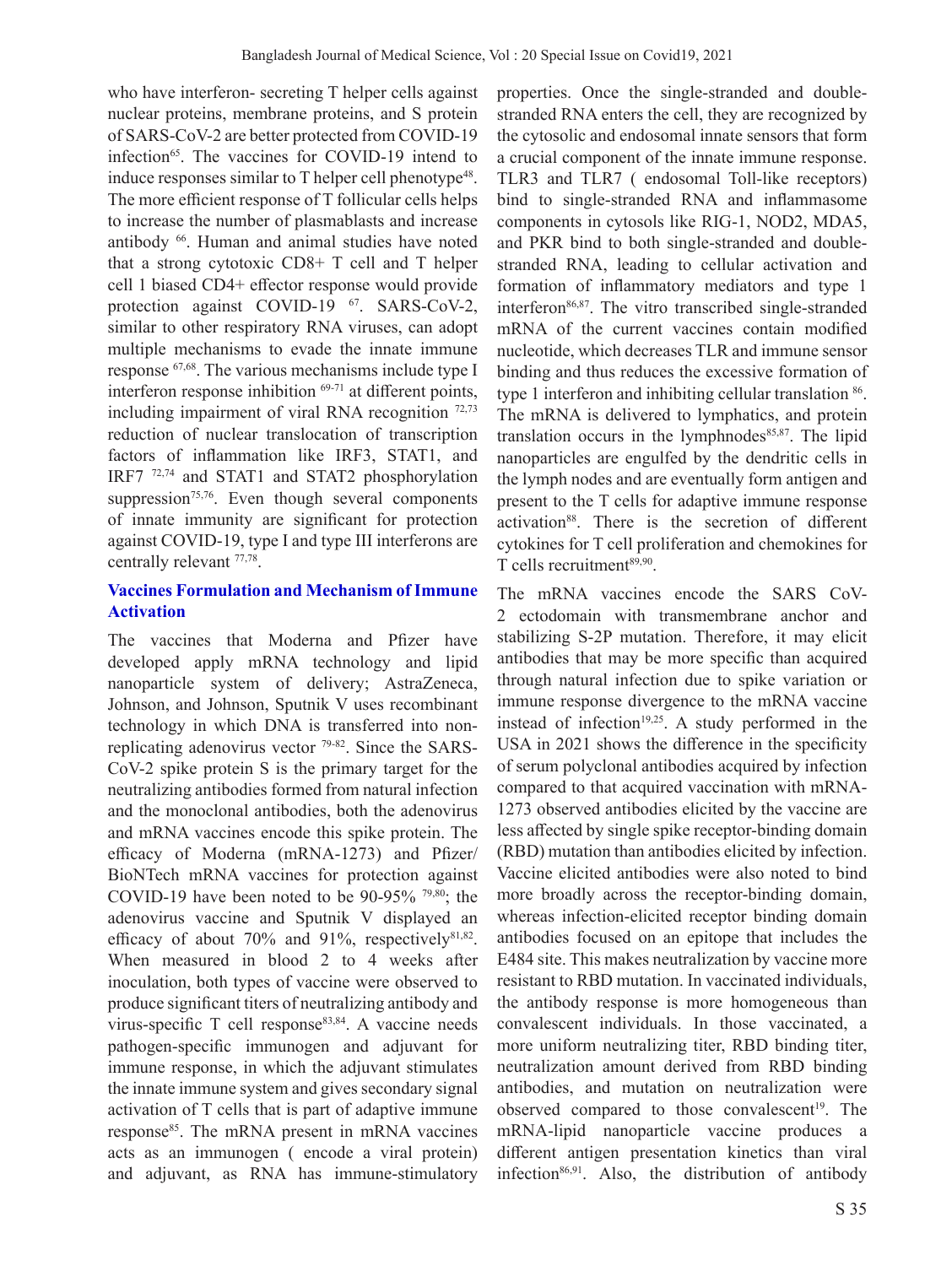isotopes elicited by mRNA vaccination is different, and fewer of these antibodies cross-react to common cold coronaviruses when compared to that developed through COVID-19 infection <sup>92</sup>.

The Adenovirus vaccine, once injected, targets macrophages and Dendritic cells and enhances innate immune response by stimulation of pattern recognition receptors, mainly TLR9, which then causes Type 1 interferon secretion 93. The Dendritic cells and other cells that secrete Type 1 interferon sends inflammatory and antigenic signals to T cells in lymph nodes activating T cells specific to S protein and stimulates an adaptive immune response against SARS-CoV-2 85.

A community-based survey carried out in the United Kingdom between December 2020 and May 2021 to assess the effectiveness of COVID-19 vaccination (Pfizer-Biotech; BNT162b2 and Oxford-AstraZeneca; ChAdOx1) for the prevention of SARS-CoV-2 infections observed a reduction in the number of new SARS-CoV-2 infections and the maximum benefit was obtained after receiving 2 doses of vaccine and against high viral load and symptomatic infection  $94$ .

# **Conclusion**

It has been observed from early human trial results that both mRNA and Adenovirus vaccines cause the production of virus-specific neutralizing antibodies and IgG against S protein 83,84. Vaccination can limit SARS-CoV-2 spread and lead to a return to normalcy. However, the efficacy of vaccines is potentially limited by the appearance of S protein variants. Reservoirs of the disease within human beings and other animals may eradicate the SARS-CoV-2 virus challenge. Formulation of promising vaccines can fortify the immune system and perhaps lead to curtailing the virus and a path out of the world's pandemic.

# **Recommendation**

Formulation of new vaccines with variant S sequence and SARS-CoV-2 proteins can be produced. In order to overcome persistent virus strains, annual SARS-CoV-2 vaccination may be given. Mutant S protein-containing mRNAs can be synthesized and added to LNP carriers and administered in mRNA vaccines. Heterogenicity of immune response to vaccination may be observed when vaccinating mass populations on a global scale. Enhancement of T cell immunity may also be produced by developing and administering vaccines with self-replicating mRNA. Vaccines may therefore be optimized in accordance with the age and immune condition of the individuals.

# **Consent for Publication**

The author reviewed and approved the final version and has agreed to be accountable for all aspects of the work, including issues related to accuracy or integrity

## **Acknowledgment**

The author expresses hey gratitude to Professor (Dr.) Mainul Haque, The Unit of Pharmacology, Faculty of Medicine and Defence Health, Universiti Pertahanan Nasional Malaysia (National Defence University of Malaysia), Kem Perdana Sungai Besi, 57000 Kuala Lumpur, Malaysia, for his kind advice and guidance in the course of writing this article. The author also expresses her gratitude to Faiza Binte Mozammel, Photographer and editor, student of the Department of BBA, Independent University Bangladesh, Bashundhara, Dhaka, Bangladesh, for her kind effort and time regarding image development and editing.

### **Author Contribution**

The author has developed the concept, study design, execution, data acquisition, analysis, and interpretation. The author performed the drafting, revising, and critical review of the article and gave the final approval of the version to be published: has agreed on the journal to which the article has been submitted and agree to be accountable for all aspects of the work.

# **Funding**

This paper is not funded.

# **Disclosure**

The author declares not having any financial involvement or affiliations with any organization, association, or entity directly or indirectly with the subject matter or materials presented in this article. This also includes honoraria, expert testimony, employment, ownership of stocks or options, patents or grants received or pending, or royalties.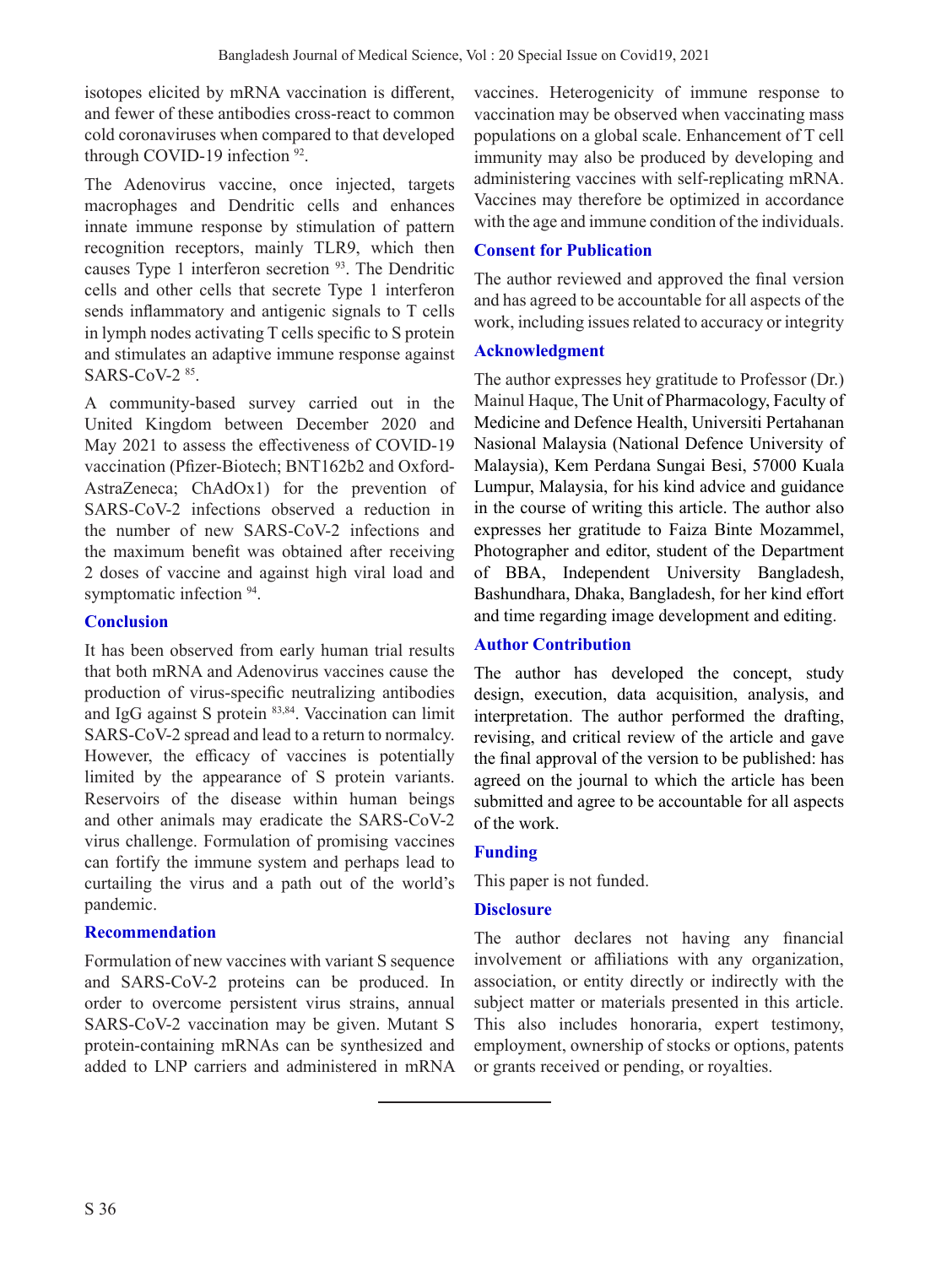### **References**

- 1. World Health Organization. WHO Coronavirus ( COVID-19) Dashboard. Updated Jul 29, 2021.Accessed Jul 29, 2021. Available at https://covid19.who.int/ [Accessed Jul 29, 2021]
- 2. Cucinotta D, Vanelli M. WHO Declares COVID-19 a Pandemic. *Acta Biomed*. 2020; **91(1)**:157-60. doi: 10.23750/abm.v91i1.9397
- 3. Callaway E, Cyranoski D, Mallapaty S, Stoye E, Tollefson J. The coronavirus pandemic in five powerful charts. *Nature*. 2020;**579(7800)**:482-83. doi: 10.1038/ d41586-020-00758-2.
- 4. Poland GA, Ovsyannikova IG, Kennedy RB. SARS-CoV-2 immunity: review and applications to phase 3 vaccine candidates. *Lancet*. 2020 ;**396(10262)**:1595- 1606. doi: 10.1016/S0140-6736(20)32137-1
- 5. Zumla A, Chan JF, Azhar EI, Hui DS, Yuen KY. Coronaviruses - drug discovery and therapeutic options. *Nat Rev Drug Discov*. 2016;**15(5)**:327-47. doi: 10.1038/ nrd.2015.37
- 6. Wu LP, Wang NC, Chang YH, Tian XY, Na DY, Zhang LY, et al. Duration of antibody responses after severe acute respiratory syndrome. *Emerg Infect Dis*. 2007;**13(10)**:1562-4. doi: 10.3201/eid1310.070576
- 7. Payne DC, Iblan I, Rha B, Alqasrawi S, Haddadin A, Al Nsour M, et al. Persistence of Antibodies against Middle East Respiratory Syndrome Coronavirus. *Emerg Infect Dis*. 2016;**22(10)**:1824-6. doi: 10.3201/eid2210.160706
- 8. Edridge AWD, Kaczorowska J, Hoste ACR, Bakker M, Klein M, Loens K, et al. Seasonal coronavirus protective immunity is short-lasting. *Nat Med*. 2020;**26(11)**:1691- 93. doi: 10.1038/s41591-020-1083-1
- 9. Fergie J, Srivastava A. Immunity to SARS-CoV-2: Lessons Learned. *Front Immunol*. 2021;**12**:654165. doi: 10.3389/fimmu.2021.654165
- 10. Swelum AA, Shafi ME, Albaqami NM, El-Saadony MT, Elsify A, Abdo M, et al. COVID-19 in Human, Animal, and Environment: A Review. *Front Vet Sci*. 2020;**7**:578. doi: 10.3389/fvets.2020.00578
- 11. Eguia RT, Crawford KHD, Stevens-Ayers T, Kelnhofer-Millevolte L, Greninger AL, Englund JA, et al. A human coronavirus evolves antigenically to escape antibody immunity. *PLoS Pathog*. 2021 ;**17(4)**:e1009453. doi: 10.1371/journal.ppat.1009453
- 12. Cele S, Gazy I, Jackson L, Hwa SH, Tegally H, Lustig G, et al. Escape of SARS-CoV-2 501Y.V2 from neutralization by convalescent plasma. *Nature*. 2021;**593(7857)**:142- 46. doi: 10.1038/s41586-021-03471-w
- 13. Garcia-Beltran WF, Lam EC, St-Denis K, Nitido AD, Garcia ZH, Hauser BM, et al. Multiple SARS-CoV-2 variants escape neutralization by vaccine-induced humoral immunity. *Cell*. 2021;**184(9)**:2372-83.e9. doi: 10.1016/j.cell.2021.03.013
- 14. Wang Z, Schmidt F, Weisblum Y, Muecksch F, Barnes CO, Finkin S, et al. mRNA vaccine-elicited antibodies

to SARS-CoV-2 and circulating variants. *Nature*. 2021 ;**592(7855)**:616-22. doi: 10.1038/s41586-021-03324-6

- 15. Chen RE, Zhang X, Case JB, Winkler ES, Liu Y, VanBlargan LA, et al. Resistance of SARS-CoV-2 variants to neutralization by monoclonal and serumderived polyclonal antibodies. *Nat Med*. 2021;**27(4)**:7:17- 726. doi: 10.1038/s41591-021-01294-w
- 16. Wibmer CK, Ayres F, Hermanus T, Madzivhandila M, Kgagudi P, Oosthuysen B, et al. SARS-CoV-2 501Y. V2 escapes neutralization by South African COVID-19 donor plasma. *Nat Med*. 2021;**27(4)**:622-625. doi: 10.1038/s41591-021-01285-x
- 17. Novavax. Novavax COVID-19 Vaccine Demonstrates 90% Overall Efficacy and 100% Protection Against Moderate and Severe Disease in PREVENT-19 Phase 3 Trial. Updated Jun 14,2021. Accessed Jul 29, 2021. Available at https://ir.novavax.com/2021- 06-14-Novavax-COVID-19-Vaccine-Demonstrates-90-Overall-Efficacy-and-100-Protection-Against-Moderate-and-Severe-Disease-in-PREVENT-19-Phase-3-Trial [Accessed Jul 29, 2021]
- 18. Pfizer inc. Pfizer and BioNTech confirm high efficacy and no serious safety concerns through up to six months following the second dose in updated topline analysis of landmark COVID-19 vaccine study.2021.Updated Apr 1, 2021. Accessed Jul 29, 2021.Available at https:// www.pfizer.com/news/press-release/press-releasedetail/pfizer-and-biontech-confirm- high-efficacy-andno-serious [Accessed Jul 29, 2021]
- 19. Greaney AJ, Loes AN, Gentles LE, Crawford KHD, Starr TN, Malone KD, et al. Antibodies elicited by mRNA-1273 vaccination bind more broadly to the receptorbinding domain than do those from SARS-CoV-2 infection. *Sci Transl Med*. 2021;**13(600)**:eabi9915. doi: 10.1126/scitranslmed.abi9915.
- 20. Diamond MS, Pierson TC. The Challenges of Vaccine Development against a New Virus during a Pandemic. *Cell Host Microbe*. 2020;**27(5)**:699-703. doi: 10.1016/j. chom.2020.04.021
- 21. Thanh Le T, Andreadakis Z, Kumar A, Gómez Román R, Tollefsen S, Saville M, et al.The COVID-19 vaccine development landscape. *Nat Rev Drug Discov*. 2020;**19(5)**:305-306. doi: 10.1038/d41573-020-00073- 5.
- 22. World Health Organisation. COVID-19 vaccine tracker and landscape. Updated Jul 27, 2021.Accessed Jul 29, 2021. Available from URL https://www.who.int/ publications/m/item/draft-landscape-of-covid-19 candidate-vaccines [Accessed Jul 29, 2021]
- 23. Amanat F, Krammer F. SARS-CoV-2 Vaccines: Status Report. *Immunity*. 2020;**52(4)**:583-589. doi: 10.1016/j. immuni.2020.03.007
- 24. Mulligan MJ, Lyke KE, Kitchin N, Absalon J, Gurtman A, Lockhart S, et al. Phase I/II study of COVID-19 RNA vaccine BNT162b1 in adults. *Nature*. 2020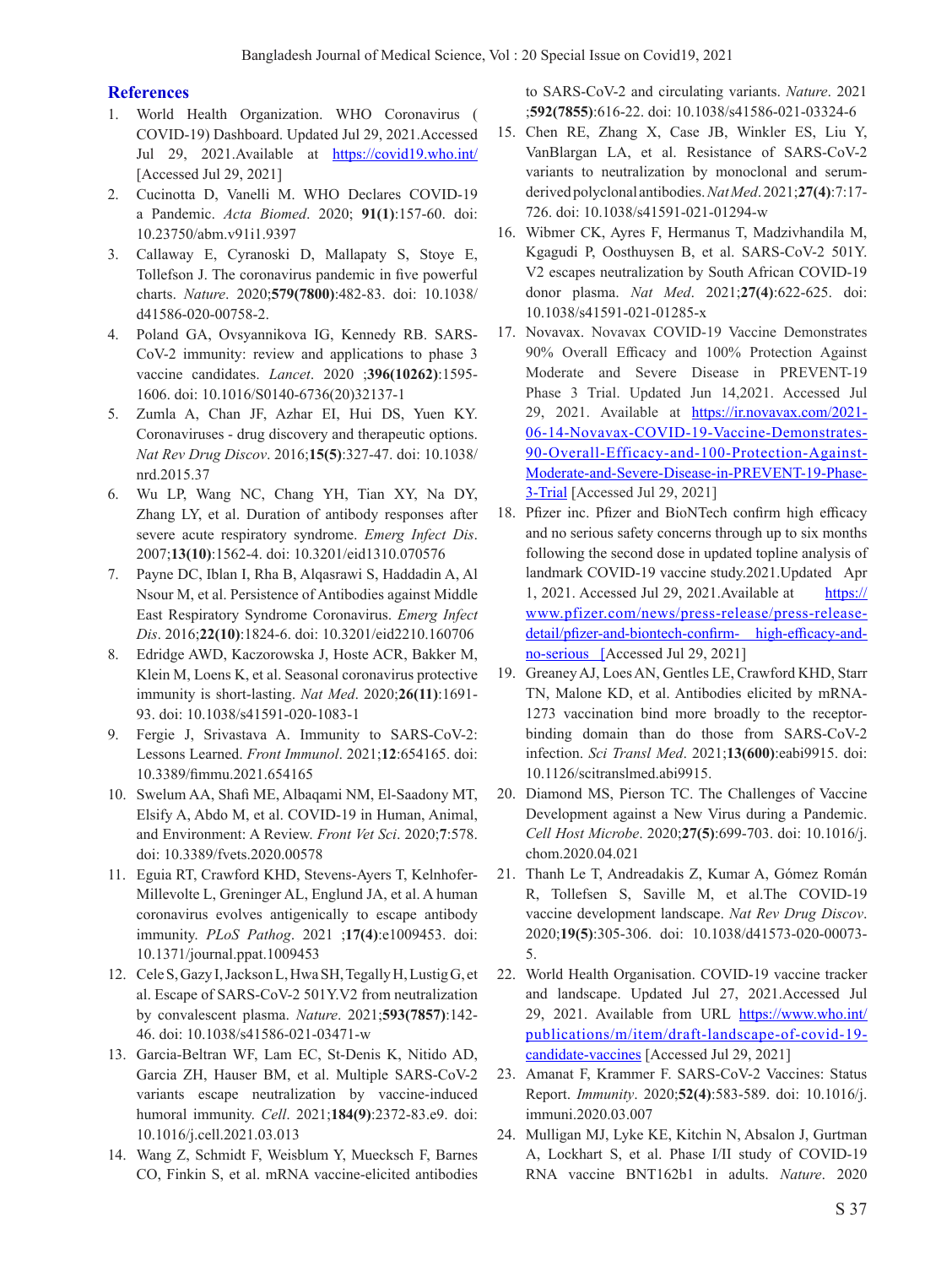;**586(7830)**:589-93. doi: 10.1038/s41586-020-2639-4

- 25. Corbett KS, Edwards DK, Leist SR, Abiona OM, Boyoglu-Barnum S, Gillespie RA, et al. SARS-CoV-2 mRNA vaccine design enabled by prototype pathogen preparedness. *Nature*. 2020; **586(7830)**:567-71. doi: 10.1038/s41586-020-2622-0
- 26. Yu J, Tostanoski LH, Peter L, Mercado NB, McMahan K, Mahrokhian SH, et al. DNA vaccine protection against SARS-CoV-2 in rhesus macaques. *Science*. 2020 ;**369(6505)**:806-11. doi: 10.1126/science.abc6284
- 27. Smith TRF, Patel A, Ramos S, Elwood D, Zhu X, Yan J, et al. Immunogenicity of a DNA vaccine candidate for COVID-19. *Nat Commun*. 2020;**11(1)**:2601. doi: 10.1038/s41467-020-16505-0
- 28. Gao Q, Bao L, Mao H, Wang L, Xu K, Yang M, et al. Development of an inactivated vaccine candidate for SARS-CoV-2. *Science*. 2020 ;**369(6499)**:77-81. doi: 10.1126/science.abc1932.
- 29. Wang H, Zhang Y, Huang B, Deng W, Quan Y, Wang W, et al. Development of an Inactivated Vaccine Candidate, BBIBP-CorV, with Potent Protection against SARS-CoV-2. *Cell*. 2020 ;**182(3)**:713-721.e9. doi: 10.1016/j. cell.2020.06.008
- 30. Zhu FC, Li YH, Guan XH, Hou LH, Wang WJ, Li JX, et al. Safety, tolerability, and immunogenicity of a recombinant adenovirus type-5 vectored COVID-19 vaccine: a dose-escalation, open-label, non-randomized, first-in-human trial. *Lancet*. 2020; **395(10240)**:1845- 1854. doi: 10.1016/S0140-6736(20)31208-3
- 31. van Doremalen N, Lambe T, Spencer A, Belij-Rammerstorfer S, Purushotham JN, Port JR, et al. ChAdOx1 nCoV-19 vaccine prevents SARS-CoV-2 pneumonia in rhesus macaques. *Nature*. 2020 ;**586(7830)**:578-582. doi: 10.1038/s41586-020-2608-y
- 32. Regulatory Focus. COVID-19 Vaccine Tracker. Updated Jul 23, 2021. Accessed Jul 27, 2021, Available at https:// www.raps.org/news-and-articles/news-articles/2020/3/ covid-19-vaccine-tracker [Accessed Jul 27, 2021]
- 33. UNICEF. COVID-19 vaccine deliveries: "The major challenge is the need for speed".2021. Accessed July 31, 2021.Available at https://www.unicef.org/supply/covid-19-vaccine-deliveries-major-challenge-need-speed [Accessed July 31, 2021]
- 34. Abdool Karim SS, de Oliveira T. New SARS-CoV-2 Variants - Clinical, Public Health, and Vaccine Implications. *N Engl J Med*. 2021;**384(19)**:1866-68. doi: 10.1056/NEJMc2100362
- 35. Ganusov VV, Antia R. Imperfect vaccines and the evolution of pathogens causing acute infections in vertebrates. *Evolution*. 2006;**60(5)**:957-69.
- 36. Weigand MR, Peng Y, Cassiday PK, Loparev VN, Johnson T, Juieng P, et al. Complete Genome Sequences of *Bordetella pertussis* Isolates with Novel Pertactin-Deficient Deletions. *Genome Announc*. 2017 ;**5(37)**:e00973-17. doi: 10.1128/genomeA.00973-17.
- 37. Zhou P, Yang XL, Wang XG, Hu B, Zhang L, Zhang W, et al. A pneumonia outbreak associated with a new coronavirus of probable bat origin. *Nature*. 2020 ;**579(7798)**:270-273. doi: 10.1038/s41586-020-2012-7
- 38. Kim YI, Kim SG, Kim SM, Kim EH, Park SJ, Yu KM, et al. Infection and Rapid Transmission of SARS-CoV-2 in Ferrets. *Cell Host Microbe*. 2020;**27(5)**:704-709.e2. doi: 10.1016/j.chom.2020.03.023
- 39. Gudbjartsson DF, Norddahl GL, Melsted P, Gunnarsdottir K, Holm H, Eythorsson E,et al. Humoral Immune Response to SARS-CoV-2 in Iceland. *N Engl J Med*. 2020 ;**383(18)**:1724-1734. doi: 10.1056/NEJMoa2026116
- 40. Del Valle DM, Kim-Schulze S, Huang HH, Beckmann ND, Nirenberg S, Wang B, et al. An inflammatory cytokine signature predicts COVID-19 severity and survival. *Nat Med*. 2020;**26(10)**:1636-1643. doi: 10.1038/s41591-020-1051-9
- 41. Chen G, Wu D, Guo W, Cao Y, Huang D, Wang H, et al. Clinical and immunological features of severe and moderate coronavirus disease 2019. *J Clin Invest*. 2020;**130(5)**:2620-29. doi: 10.1172/JCI137244.
- 42. Atyeo C, Fischinger S, Zohar T, Slein MD, Burke J, Loos C, et al. Distinct Early Serological Signatures Track with SARS-CoV-2 Survival. *Immunity*. 2020 ;**53(3)**:524-532. e4. doi: 10.1016/j.immuni.2020.07.020
- 43. Robbiani DF, Gaebler C, Muecksch F, Lorenzi JCC, Wang Z, Cho A, et al. Convergent antibody responses to SARS-CoV-2 in convalescent individuals. *Nature*. 2020; **584(7821)**:437-42. doi: 10.1038/s41586-020-2456-9
- 44. Zhou F, Yu T, Du R, Fan G, Liu Y, Liu Z, et al. Clinical course and risk factors for mortality of adult inpatients with COVID-19 in Wuhan, China: a retrospective cohort study. *Lancet*. 2020 ;**395(10229)**:1054-1062. doi: 10.1016/S0140-6736(20)30566-3
- 45. Lee WT, Girardin RC, Dupuis AP, Kulas KE, Payne AF, Wong SJ, et al. Neutralizing Antibody Responses in COVID-19 Convalescent Sera. *J Infect Dis*. 2021;**223(1)**:47-55. doi: 10.1093/infdis/jiaa673
- 46. Levin AT, Hanage WP, Owusu-Boaitey N, Cochran KB, Walsh SP, Meyerowitz-Katz G. Assessing the age specificity of infection fatality rates for COVID-19: systematic review, meta-analysis, and public policy implications. *Eur J Epidemiol*. 2020;**35(12)**:1123-38. doi: 10.1007/s10654-020-00698-1
- 47. Chandrashekar A, Liu J, Martinot AJ, McMahan K, Mercado NB, Peter L, et al. SARS-CoV-2 infection protects against rechallenge in rhesus macaques. *Science*. 2020 ;**369(6505)**:812-817. doi: 10.1126/science.abc4776
- 48. Sadarangani M, Marchant A, Kollmann TR. Immunological mechanisms of vaccine-induced protection against COVID-19 in humans. *Nat Rev Immunol*. 2021;**21(8)**:475-484. doi: 10.1038/s41577- 021-00578-z
- 49. Mercado NB, Zahn R, Wegmann F, Loos C, Chandrashekar A, Yu J, et al. Single-shot Ad26 vaccine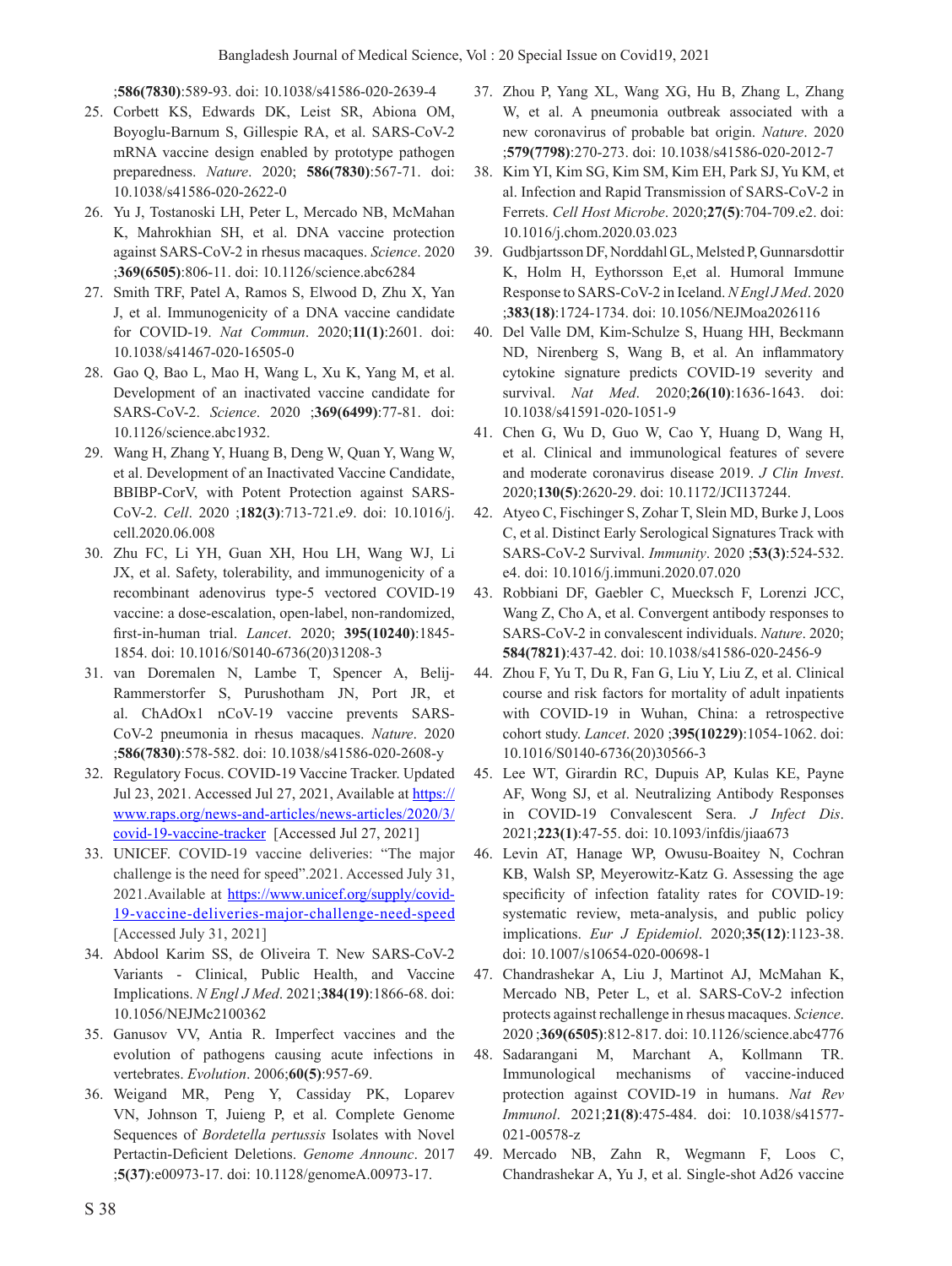protects against SARS-CoV-2 in rhesus macaques. *Nature*. 2020 ;**586(7830)**:583-88. doi: 10.1038/s41586- 020-2607-z

- 50. Chakraborty S, Gonzalez J, Edwards K, Mallajosyula V, Buzzanco AS, Sherwood R, et al. Proinflammatory IgG Fc structures in patients with severe COVID-19. *Nat Immunol*. 2021; **22(1)**:67-73. doi: 10.1038/s41590-020- 00828-7
- 51. Larsen MD, de Graaf EL, Sonneveld ME, Plomp HR, Nouta J, Hoepel W, et al. IgG characterizes enveloped viral responses and correlates with COVID-19 severity. *Science*. 2021;**371(6532)**:eabc8378. doi: 10.1126/ science.abc8378
- 52. Azkur AK, Akdis M, Azkur D, Sokolowska M, van de Veen W, Brüggen MC, et al. Immune response to SARS-CoV-2 and mechanisms of immunopathological changes in COVID-19. *Allergy*. 2020 ;**75(7)**:1564-1581. doi: 10.1111/all.14364
- 53. Behrens EM, Koretzky GA. Review: Cytokine Storm Syndrome: Looking Toward the Precision Medicine Era. *Arthritis Rheumatol*. 2017;**69(6)**:1135-1143. doi: 10.1002/art.40071
- 54. Chousterman BG, Swirski FK, Weber GF. Cytokine storm and sepsis disease pathogenesis. *Semin Immunopathol*. 2017;**39(5)**:517-528. doi: 10.1007/s00281-017-0639-8
- 55. Butler SE, Crowley AR, Natarajan H, Xu S, Weiner JA, Bobak CA, et al. Distinct Features and Functions of Systemic and Mucosal Humoral Immunity Among SARS-CoV-2 Convalescent Individuals. *Front Immunol*. 2021;**11**:618685. doi: 10.3389/fimmu.2020.618685
- 56. DiLillo DJ, Tan GS, Palese P, Ravetch JV. Broadly neutralizing hemagglutinin stalk-specific antibodies require FcγR interactions for protection against influenza virus in vivo. *Nat Med*. 2014;**20(2)**:143-51. doi: 10.1038/ nm.3443
- 57. Excler JL, Ake J, Robb ML, Kim JH, Plotkin SA. Non neutralizing functional antibodies: a new "old" paradigm for HIV vaccines. *Clin Vaccine Immunol*. 2014;**21(8)**:1023-36. doi: 10.1128/CVI.00230-14
- 58. Liao M, Liu Y, Yuan J, Wen Y, Xu G, Zhao J, et al. Single-cell landscape of bronchoalveolar immune cells in patients with COVID-19. *Nat Med*. 2020;**26(6)**:842- 44. doi: 10.1038/s41591-020-0901-9
- 59. Wen W, Su W, Tang H, Le W, Zhang X, Zheng Y, et al. Immune cell profiling of COVID-19 patients in the recovery stage by single-cell sequencing. *Cell Discov*. 2020;**6**:31. doi: 10.1038/s41421-020-0168-9
- 60. Grifoni A, Weiskopf D, Ramirez SI, Mateus J, Dan JM, Moderbacher CR, et al. Targets of T Cell Responses to SARS-CoV-2 Coronavirus in Humans with COVID-19 Disease and Unexposed Individuals. *Cell*. 2020 ;**181(7)**:1489-1501.e15. doi: 10.1016/j.cell.2020.05.015
- 61. Peng Y, Mentzer AJ, Liu G, Yao X, Yin Z, Dong D, et al. Broad, and strong memory CD4<sup>+</sup> and CD8<sup>+</sup> T cells induced by SARS-CoV-2 in UK convalescent

individuals following COVID-19. *Nat Immunol*. 2020 ;**21(11)**:1336-45. doi: 10.1038/s41590-020-0782-6

- 62. Needleman J, Luo X, Frouard J, Xie G, Gill G, Stein ES, et al.SARS-CoV-2-Specific T Cells Exhibit Phenotypic Features of Helper Function, Lack of Terminal Differentiation, and High Proliferation Potential. *Cell Rep Med*. 2020;**1(6)**:100081. doi: 10.1016/j. xcrm.2020.100081
- 63. Ni L, Ye F, Cheng ML, Feng Y, Deng YQ, Zhao H, et al. Detection of SARS-CoV-2-Specific Humoral and Cellular Immunity in COVID-19 Convalescent Individuals. *Immunity*. 2020; **52(6)**:971-77.e3. doi: 10.1016/j.immuni.2020.04.023
- 64. Weiskopf D, Schmitz KS, Raadsen MP, Grifoni A, Okba NMA, Endeman H, et al. Phenotype and kinetics of SARS-CoV-2-specific T cells COVID-19 patients with acute respiratory distress syndrome. Sci *Immunol*. 2020;**5(48)**:eabd2071. doi: 10.1126/sciimmunol. abd2071
- 65. Wyllie D, Mulchandani R, Jones HE, Philips ST, Brooks T, Charlett, Ades AE, et al. SARS- CoV-2 responsive T cell numbers are associated with protection COVID-19:a prospective cohort study in keyworkers. *medRxiv* (Preprint). 2020;20222778. doi:10.1101/2020.11.02.20222778
- 66. Kuri-Cervantes L, Pampena MB, Meng W, Rosenfeld AM, Ittner CAG, Weisman AR, et al. Comprehensive mapping of immune perturbations associated with severe COVID-19. Sci *Immuno*l. 2020 ;**5(49)**:eabd7114. doi: 10.1126/sciimmunol.abd7114
- 67. Jeyanathan M, Afkhami S, Smaill F, Miller MS, Lichty BD, Xing Z. Immunological considerations for COVID-19 vaccine strategies. *Nat Rev Immunol*. 2020;**20(10)**:615-32. doi: 10.1038/s41577-020-00434-6
- 68. Schultze JL, Aschenbrenner AC. COVID-19 and the human innate immune system. *Cell*. 2021;**184(7)**:1671- 92. doi: 10.1016/j.cell.2021.02.029
- 69. Acharya D, Liu G, Gack MU. Dysregulation of type I interferon responses in COVID-19. *Nat Rev Immunol*. 2020;**20(7)**:397-98. doi: 10.1038/s41577-020-0346-x
- 70. Blanco-Melo D, Nilsson-Payant BE, Liu WC, Uhl S, Hoagland D, Møller R, et al.Imbalanced Host Response to SARS-CoV-2 Drives Development of COVID-19. *Cell*. 2020 ;**181(5)**:1036-1045.e9. doi: 10.1016/j. cell.2020.04.026
- 71. Sa Ribero M, Jouvenet N, Dreux M, Nisole S. Interplay between SARS-CoV-2 and the type I interferon response. *PLoS Pathog*. 2020;**16(7)**:e1008737. doi: 10.1371/ journal.ppat.1008737
- 72. Banerjee AK, Blanco MR, Bruce EA, Honson DD, Chen LM, Chow A, et al. SARS-CoV-2 Disrupts Splicing, Translation, and Protein Trafficking to Suppress Host Defenses. *Cell*. 2020;**183(5)**:1325-39.e21. doi: 10.1016/j.cell.2020.10.004
- 73. Gordon DE, Jang GM, Bouhaddou M, Xu J, Obernier